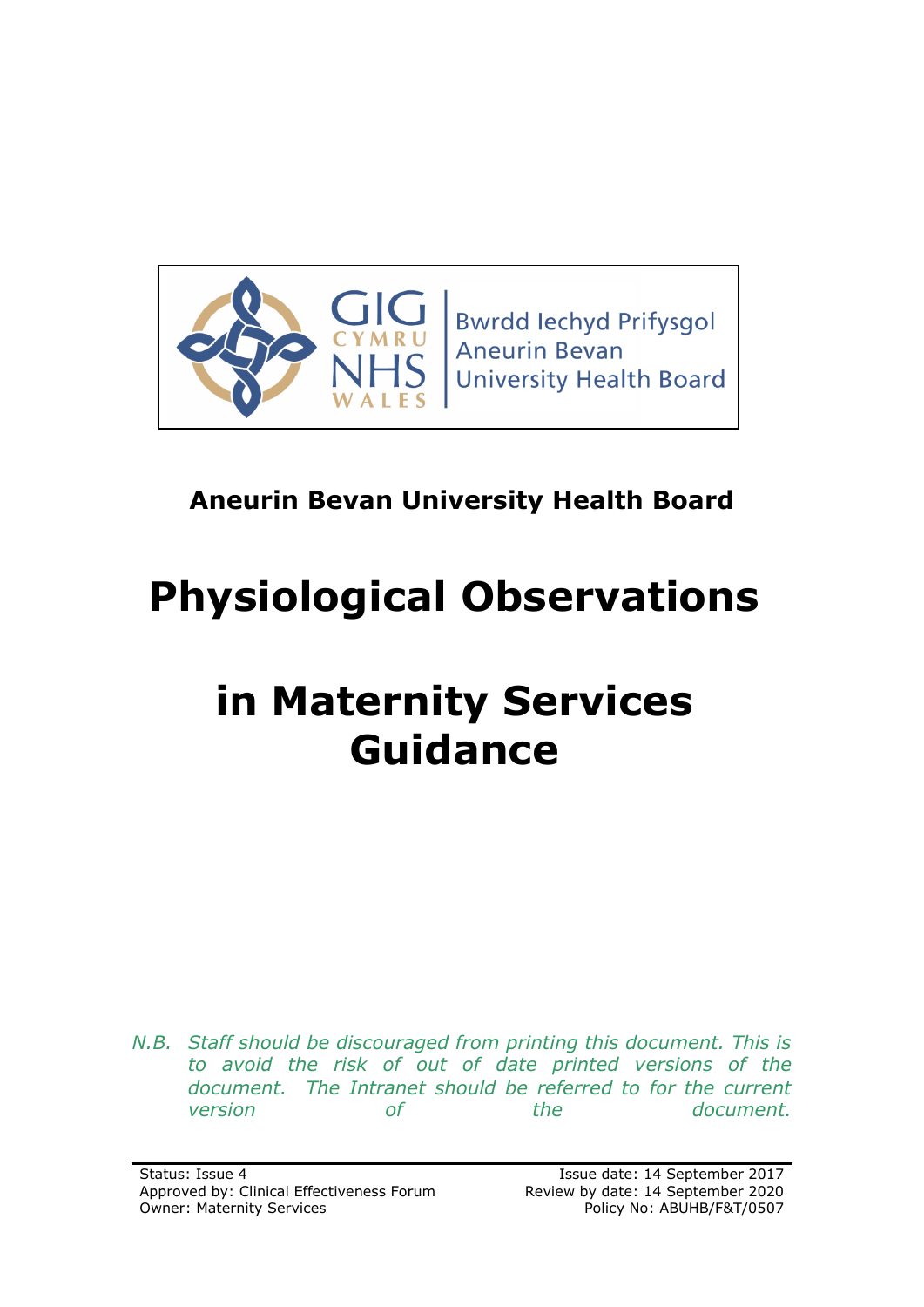#### **Contents:**

| Physiological Observations that should normally be undertaken |  |
|---------------------------------------------------------------|--|
|                                                               |  |
|                                                               |  |
|                                                               |  |
|                                                               |  |
|                                                               |  |
|                                                               |  |
|                                                               |  |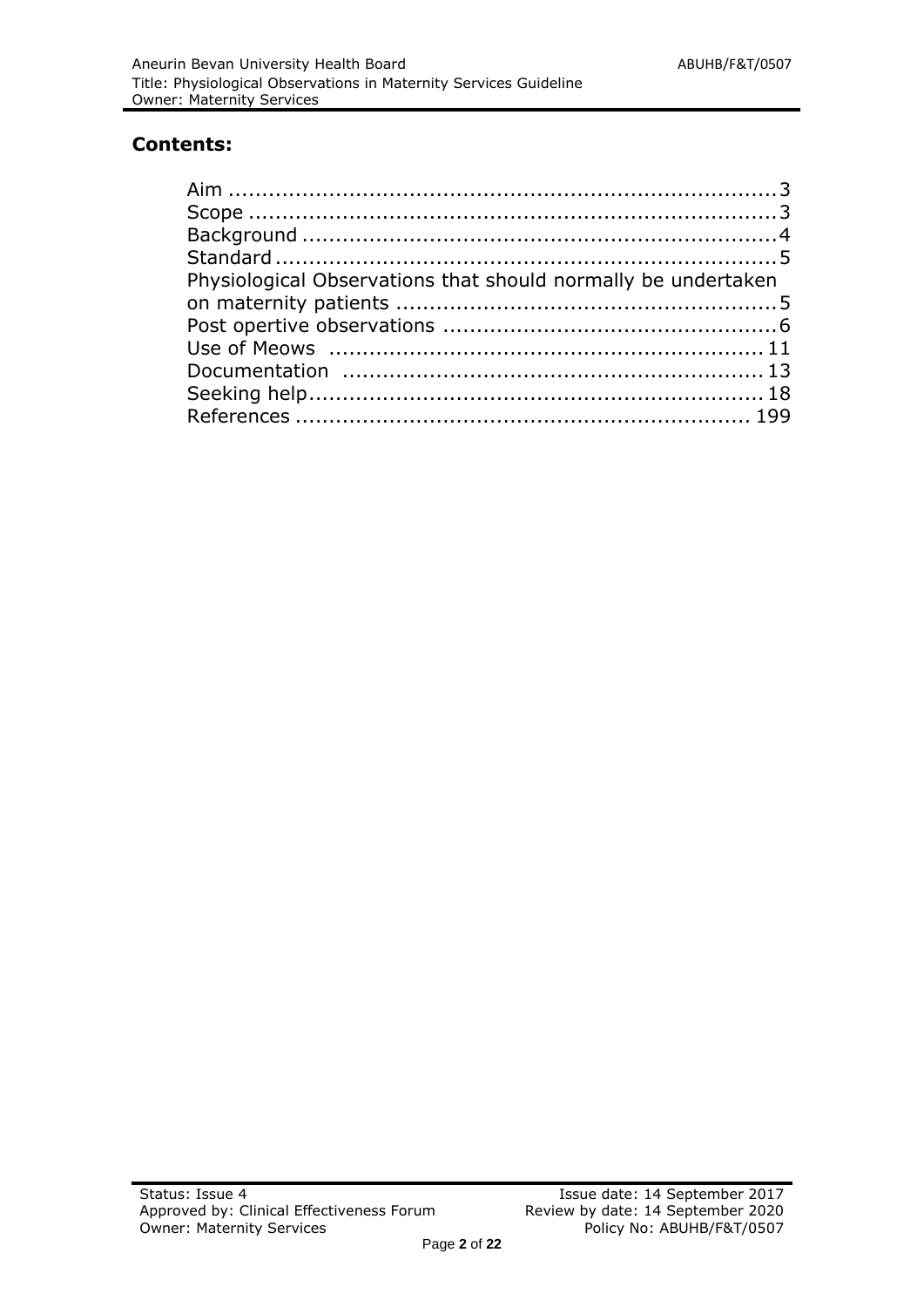# **1 Introduction**

This document is a clinical guideline designed to support safe and effective care

# <span id="page-2-0"></span>**2 Aim**

To offer guidance to midwives and other health care staff in the following:

# **2.1 Doing the right observations**

- The physiological observations (vital signs) that should be undertaken on women in maternity
- The frequency of observations and when they should be stepped up or down

# **2.2 Recognising the deteriorating patient**

- How observations should be recorded and assessed
- Using the MEOWS (Modified Early Obstetric Warning Score) scoring system to guide clinical decision making (Appendix 1)
- The abnormal ranges of observations that should cause concern (guided by MEOWS)

# **2.3 Initiating simple rescue measures**

How to make a referral for a deteriorating patient.

# <span id="page-2-1"></span>**3 Scope**

**3.1** This guidance applies to all antenatal, intrapartum, post operative and postnatal women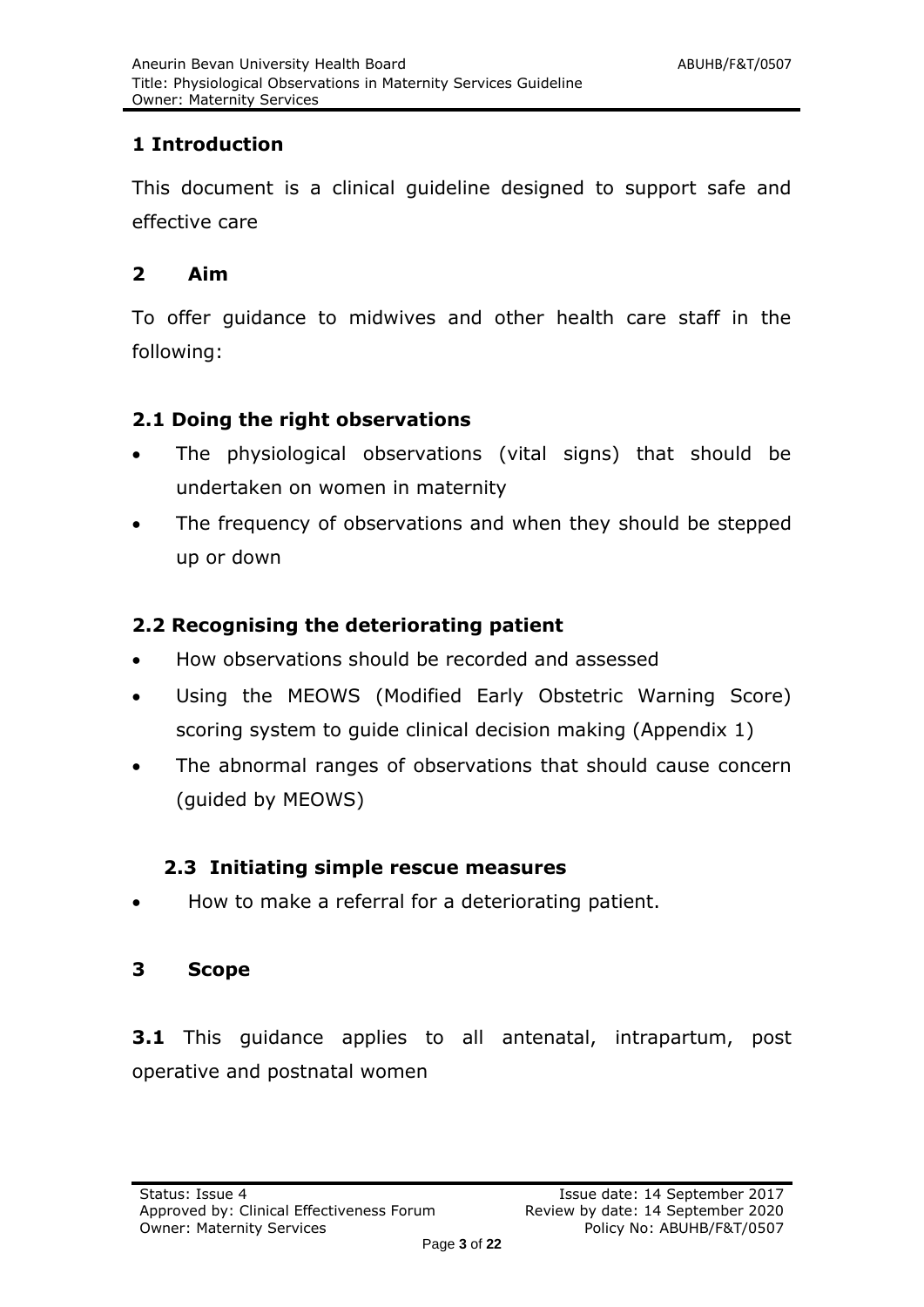### <span id="page-3-0"></span>**4 Background**

**4.1** It is recognised that pregnancy and labour are normal physiological events, however observation of vital signs are still an integral part of care.

**4.2** There is potential for any women in hospital to be at risk of physiological deterioration and we have a duty of care to protect women.

**4.3** Not all deterioration can be predicted and therefore women require close observation which includes the taking and recording of vital signs.

**4.4** There is evidence that there is poor recognition of physiological deterioration

**4.5** Regular recording and documentation of vital signs will aid recognition of any change in a woman's condition.

**4.6** If abnormal vital signs are recorded, appropriate action is not always taken.

**4.7** The use of Early Warning Systems has been shown to improve morbidity and mortality on medical wards.1

**4.8** Normal physiological values differ in pregnancy from the nonpregnant state.

**4.9** The Modified Obstetric Warning System (MEOWS) was developed by Drs Fiona McIlvenney and Chris Cairns of Stirling Royal Infirmary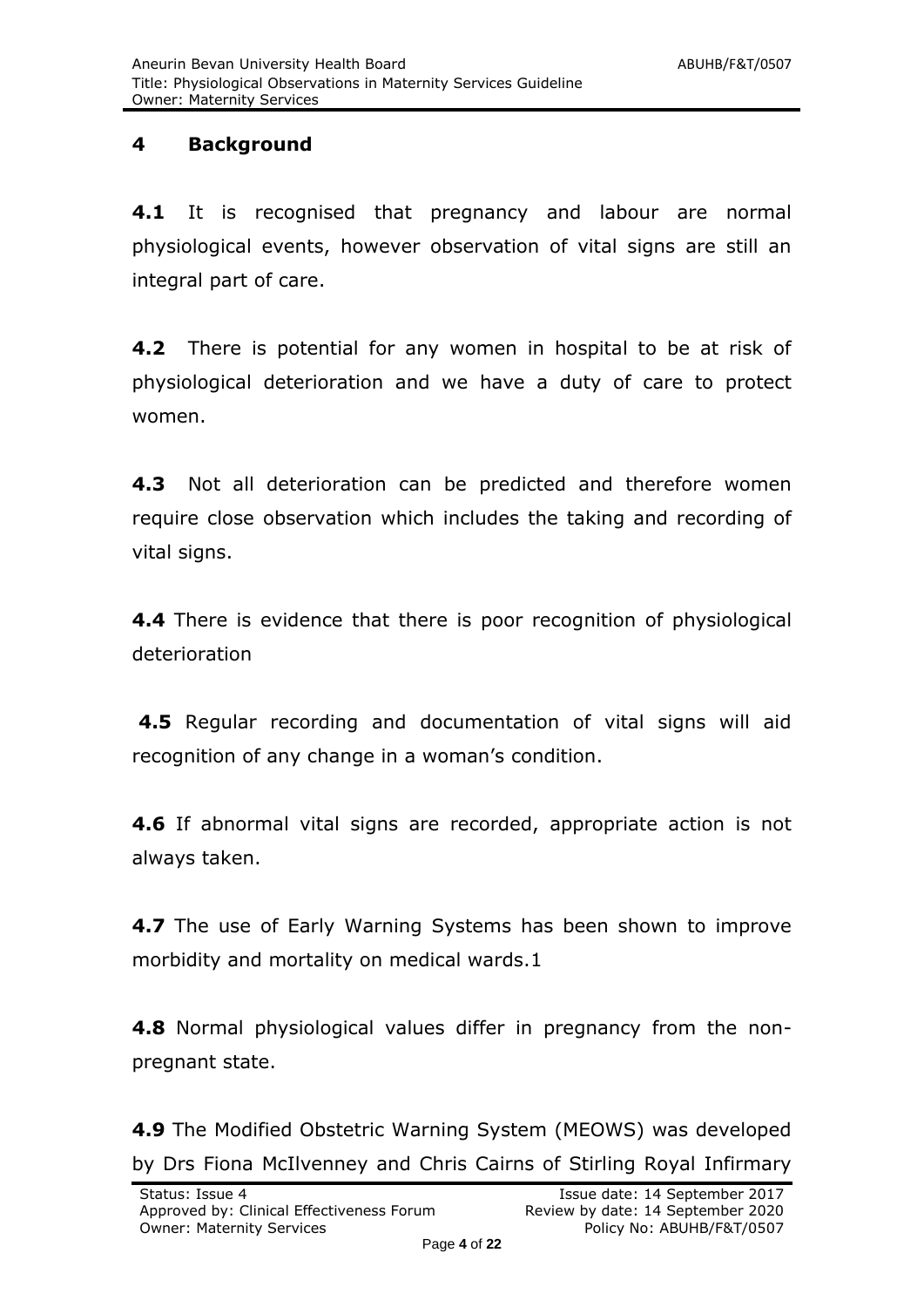and recommended by the CEMACH report (2003/2005).2 It uses a colour coded chart to classify deviations from normal values.

The following guidance will include use of the MEOWS system and other observations that should be heeded. The additional importance of "midwife/nurse concern" as a factor in predicting deterioration should not be underestimated, and any member of staff who is concerned about a patient should not hesitate to call for help. MEOWS should be seen as a useful tool for identifying unwell women, and not a replacement for the clinical skills of the midwife.

# **5. Standard**

The following guidance will include use of the MEOWS system and other observations that should be heeded. The additional importance of "midwife/nurse concern" as a factor in predicting deterioration should not be underestimated, and any member of staff who is concerned about a patient should not hesitate to call for help. MEOWS should be seen as a useful tool for identifying unwell women, and not a replacement for the clinical skills of the midwife.

All women will have a full set of physiological observations (Pulse, Temperature, Blood Pressure and Respiratory Rate) undertaken on admission to hospital or when presenting to an assessment area in line with the Admission Bundle of Saving 1000 Lives Plus.

# **Physiological Observations that should normally be undertaken on maternity patients**

**5.1** All in patients must have at least one full set of observations recorded each day on a MEOWS chart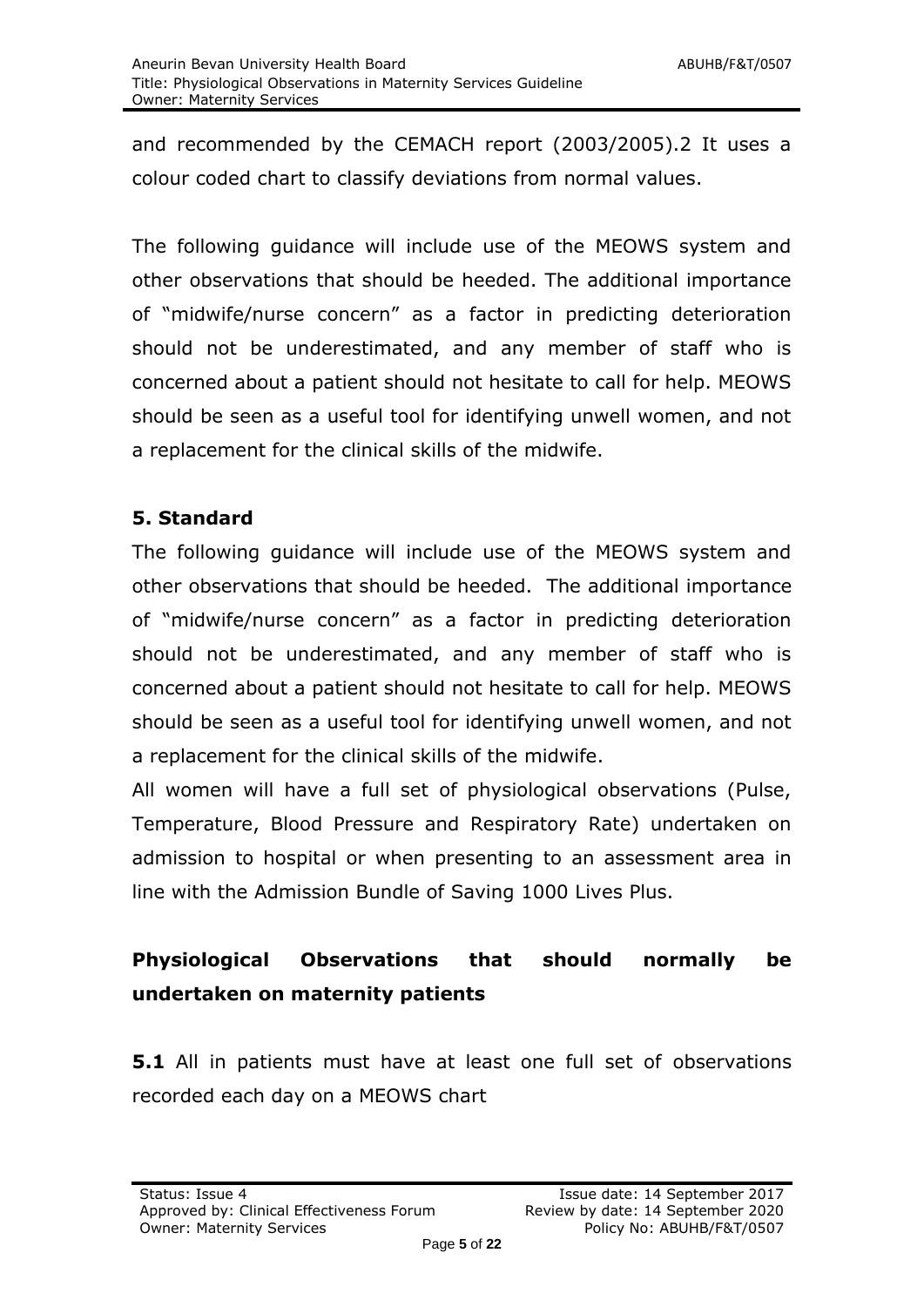**5.2 Antenatal** – The frequency of observations for the antenatal inpatient will be determined by their diagnosis and reason for admission. Individual management plans should be followed.

**5.3 Intrapartum** – Maternal observations: During the first stage of labour the maternal pulse should be taken hourly. Temperature and Blood pressure should be taken 4 hourly. Women should be encouraged to empty their bladder every 4 to 6 hours this should be measured and documented on the partogram.

During the second stage of labour the blood pressure and pulse should be taken hourly and the temperature 4 hourly and the frequency of passing urine should be recorded on the partogram.

There will be some women who will require more intensive observations in labour depending on their medical condition and or pain relief when the timing of observations should be based on an accurate clinical and physical assessment of the mother.

# **5.4 Post operatively** –

# **RESPONSIBILITIES OF THE RECOVERY MIDWIFE/REGISTERED NURSE IN THE IMMEDIATE POST OPERATIVE PERIOD**

Upon transfer into theatre recovery the anaesthetist will communicate the following information.

Remember **SBAR!** (Situation, Background, Assessment, Recommendation)

Any complications or concerns regarding the patient's condition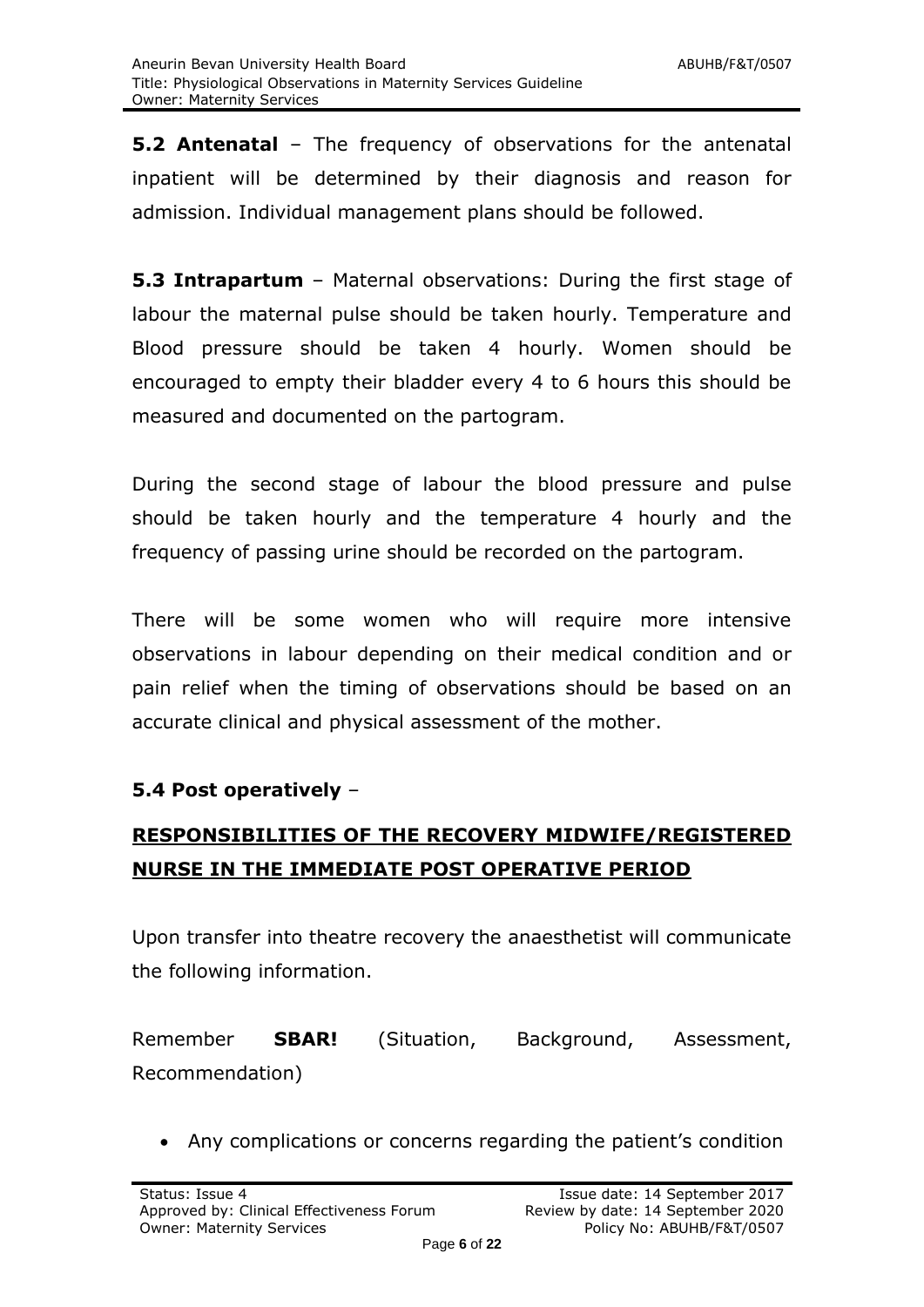- Type of anaesthesia
- Analgesic drugs given
- On going plan of drug prescription
- Multidisciplinary decision regarding transfer to OCCU (Obstetric Critical Care Unit) or POSW (Post operative Support Ward)

Commence the MEOWS (Modified Early Obstetric Warning Score). Observations are to be recorded every 5 minutes for 30 minutes. See appendix one on MEOWS.

In addition ensure lochia is normal, observe the wound dressing and if applicable record drainage from the wound drain.

Provide the opportunity for skin to skin contact.

Administer medication as prescribed, including on-going intravenous fluids.

**REMEMBER: PROMPT REFERRAL TO MEDICAL STAFF WHEN DEVIATIONS OCCUR** - use telephone/buzzer system, **DO NOT LEAVE THE PATIENT!**

#### **TRANSFER TO POST-OPERATIVE SUPPORT WARD**

Initiate patient transfer after 30 minutes if the woman's condition is stable.

Communication from the recovery person to midwife/RGN in POSW to include:

- Introduction and identification of patient to include parity
- Any known allergies
- The actual procedure undergone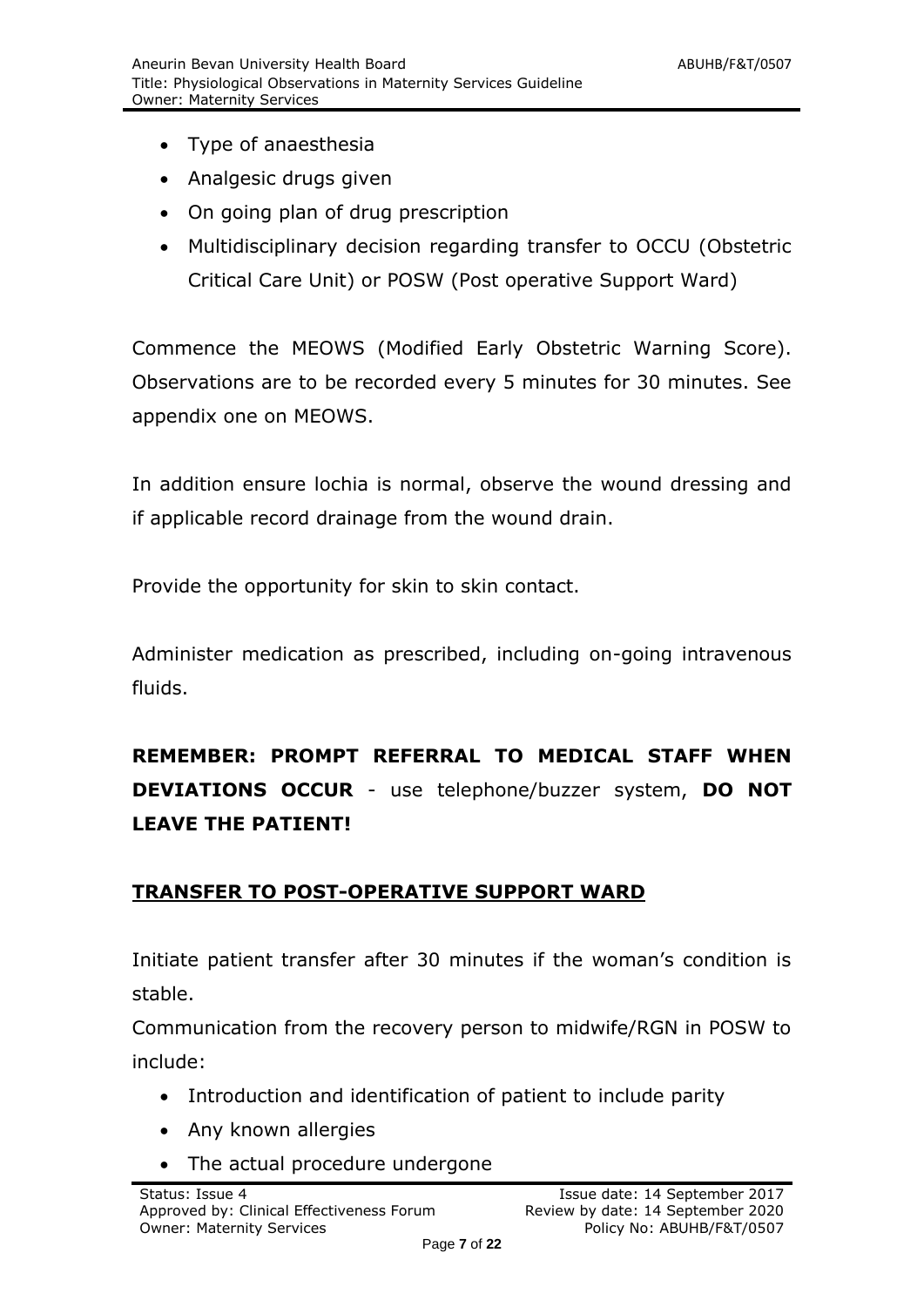- Type of anaesthesia
- Any pre-existing medical conditions
- Blood loss
- Blood group/ and if Kleihauer has been performed
- Continuing of monitoring and recording on MEOWS
- Any on-going plan of care to include anaesthetic/obstetric instructions
- Details of baby

# **ROUTINE OBSERVATIONS IN THE POST-OPERATIVE SUPPORT WARD**

Routine observations are as follows unless condition of the patient warrants more frequent assessment.

#### **OBSERVATIONS**

**Respiratory Rate, Oxygen Saturation, Heart rate, Blood Pressure,** 

**Neuro Response, Pain Score, Lochia, Looks Well.** 

#### **FREQUENCY OF OBSERVATIONS**

- Every half hour for 4 hours, followed by
- hourly for 6 hours, followed by
- 4 hourly thereafter

Temperature should be recorded upon transfer and then 4 hourly. If the temperature is above 37.5 or below 36 degrees centigrade please record more frequently. If the woman's temperature is low consider Bair Hugger.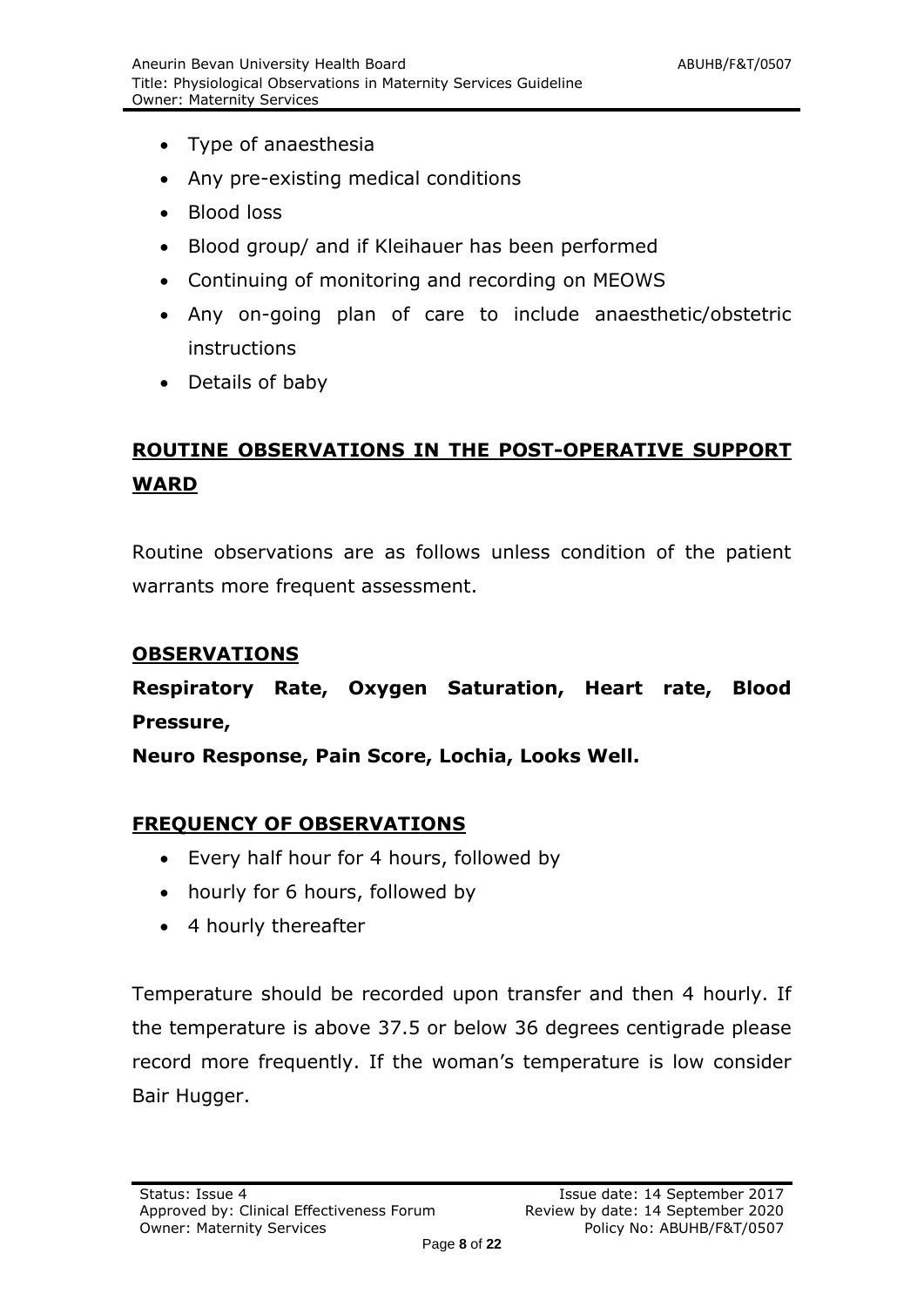# **FOLLOWING ADMINISTRATION OF SPINAL & EPIDURAL MORPHINE – Hourly Respiratory rate, sedation & pain score for 24 hours**

# **PATIENT CONTROLLED ANALGESIA – Respiratory rate, sedation & pain score for:**

- **15 minutes for first hour, followed by**
- **hourly for 4 hours, followed by**
- **2 hourly thereafter.**

**\*If bolus increases, every 30 minutes for 2 hours & revert to protocol.**

# **OBSERVATIONS TO BE CONTINUED 4 HOURLY ON SMALL MEOWS CHART WHEN TRANSFERRED TO POSTNATAL WARD**

Please ensure that care given is correctly documented in the midwifery notes, including the daily postnatal and baby check.

# **CARE FOLLOWING CAESAREAN SECTION**

# **Early eating and drinking after caesarean section**

It is recommended as per NICE guideline (2011) that women who are recovering well and who do not have complications can eat and drink when they feel hungry and thirsty. Women may have sips of water during the immediate recovery period providing there are no complications.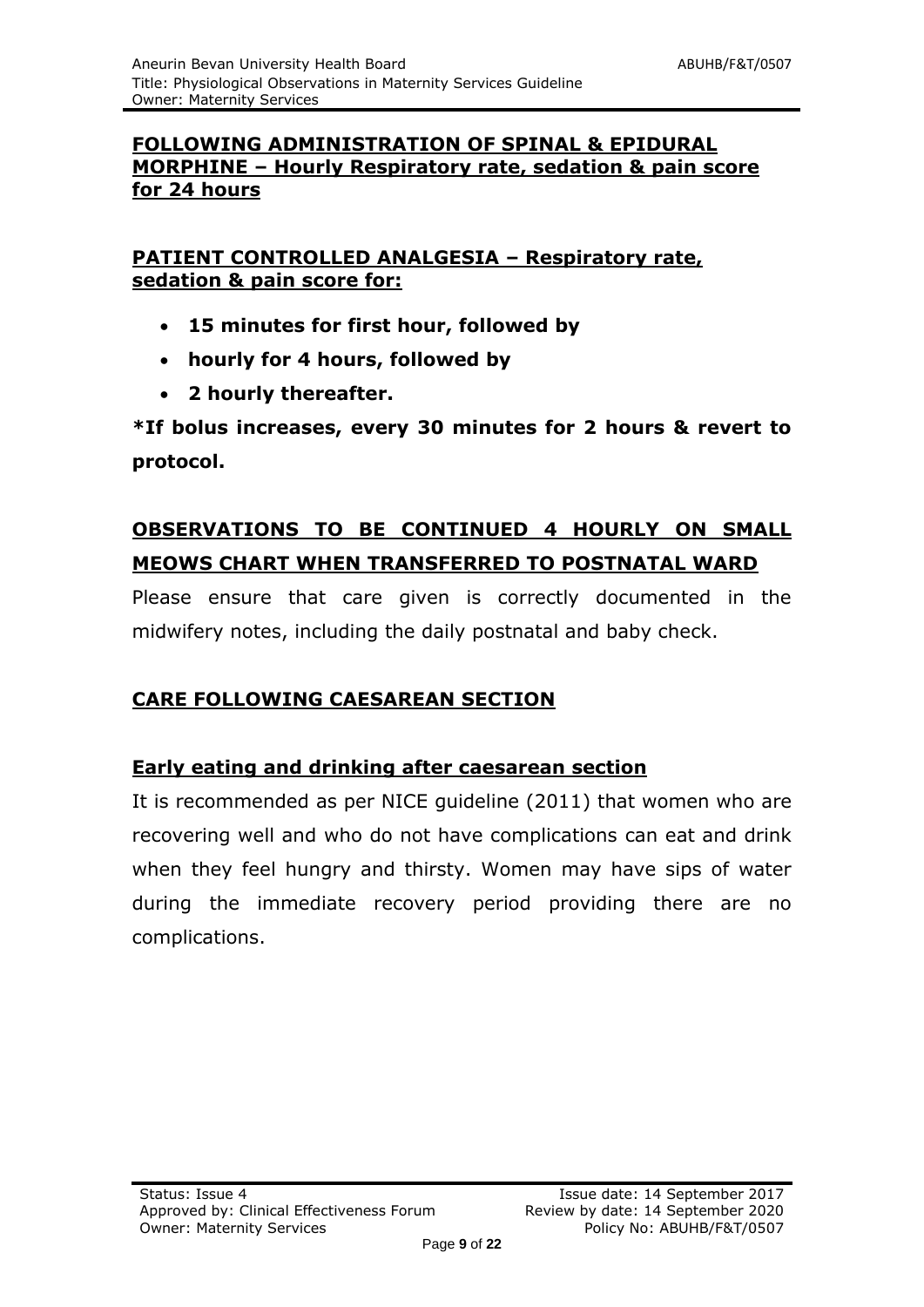# **Urinary catheter removal after caesarean section**

It is recommended as per NICE guideline (2011) that removal of the urinary catheter should be carried out once a woman is mobile, however, not sooner than 12 hours after the last epidural 'top up' dose.

# **VTE (Venous ThromboEmbolism) prophylaxsis after caesarean section**

Follow guideline and prescription chart.

If the woman is well please sit her out in a chair after 6 hours with a view to early mobilisation as appropriate.

Use of anti-embolic stockings.

#### **Wound care**

Dressing to remain in situ –removal as per local guidance Encourage the women to wear loose comfortable clothes and cotton underwear, to bath/shower daily and to gently dry the wound well and only apply dressings if advised by the doctor or midwife.

#### **Debriefing of women after caesarean section**

It is recommended that women post caesarean section should be offered the opportunity to discuss with an obstetrician the reasons for caesarean section and the implications for future pregnancies.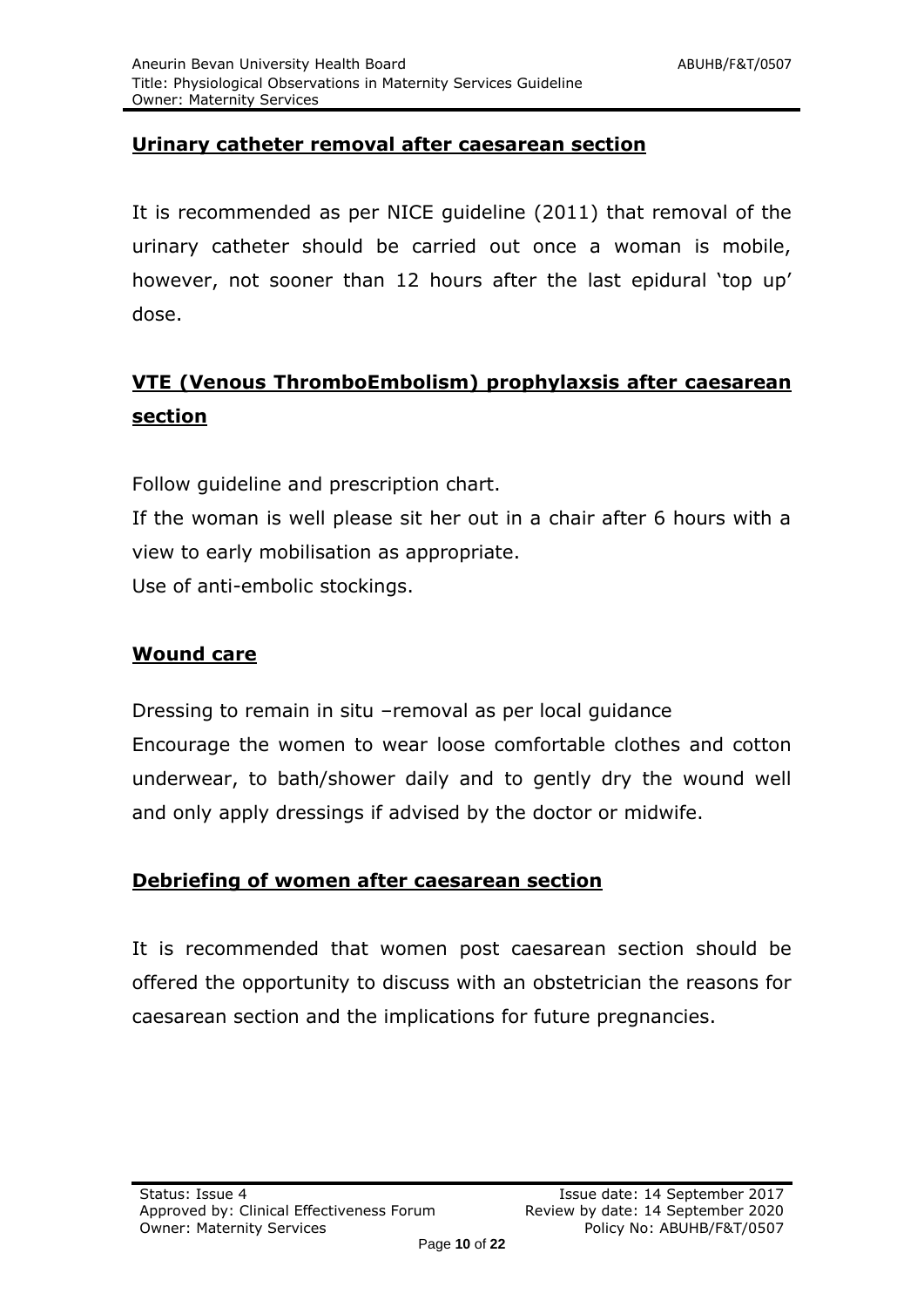# **APPENDIX 1**

# **MEOWS chart (Modified Early Obstetric Warning Score)**

The use of MEOWS chart will assist in the more timely recognition, treatment and referral of women who have, or are developing a critical illness during or after pregnancy.

Abnormal scores should not just be recorded but should also trigger an appropriate response.

**Respiratory Rate** is the most sensitive indicator of deteriorating physiology and is the best marker of deterioration in a sick woman.

• Please ensure the actual respiratory rate is recorded.

#### **Pulse**

 Tachycardia is highly indicative of an unwell woman and should be monitored via manual pulse oximetry or ECG reading. Please note that in the poorly perfused patient oxygen saturation may not pick up properly/ or read low.

#### **Blood pressure**

• Please ensure the correct cuff size is used to ensure accuracy of recordings, especially in the obese woman.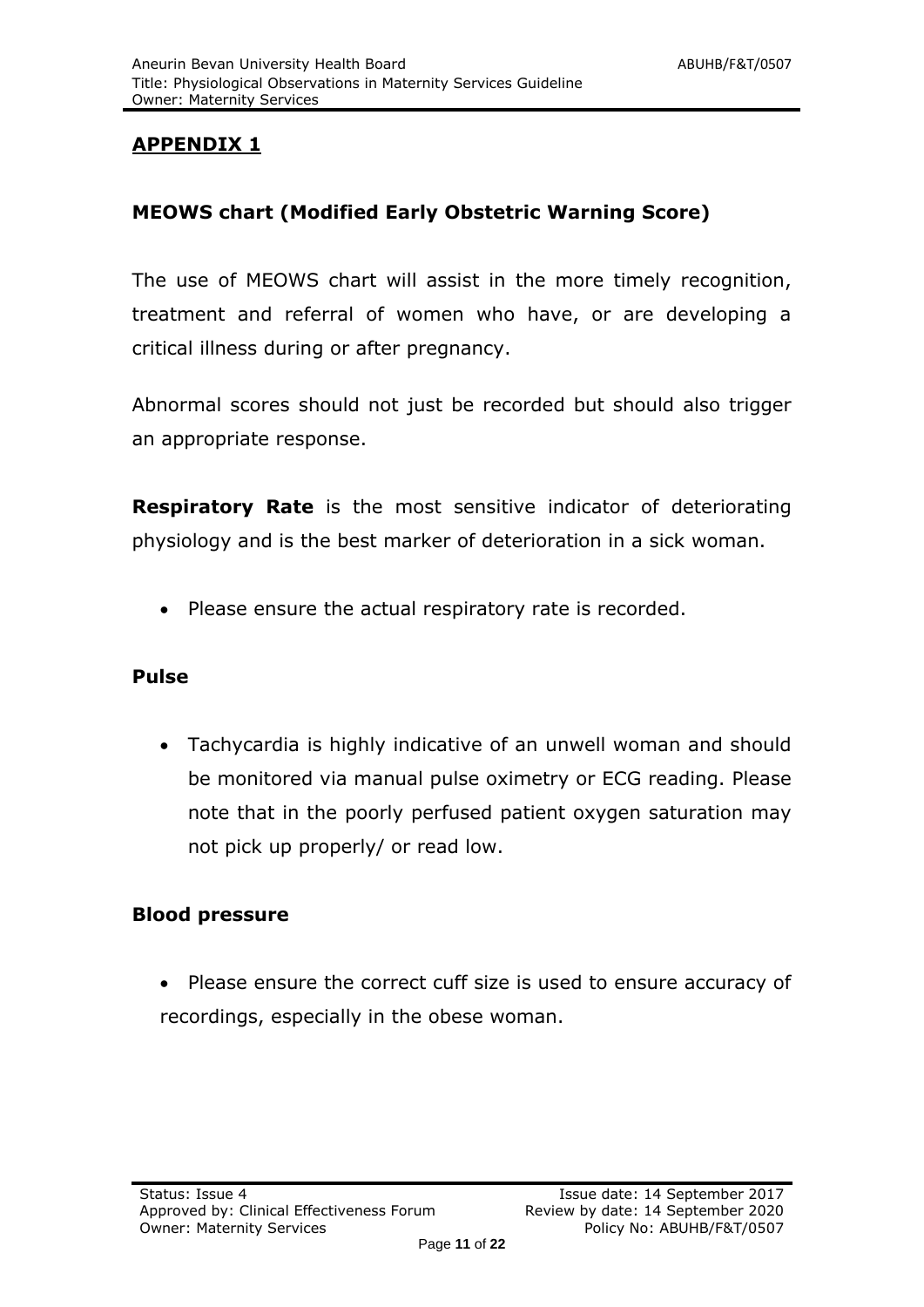- Cautions with electronic recording of blood pressure which can underestimate readings of up to 5%. It is recommended good practice to therefore check with a manual reading.
- Falling blood pressure should be regarded as a late sign of deterioration as pregnant women can have a reduction of 30- 40% of their circulating volume with no change to their vital signs.
- **WARNING:** if the pulse rate is higher than the systolic blood pressure please inform the obstetric and anaesthetic team. This could indicate haemorrhagic shock.

#### **Temperature**

- If temperature is below <36 degrees centigrade consider bair hugger. Low body temperature can indicate severe sepsis.
- If temperature >38 degrees centigrade please inform the obstetric on call team. Please refer to Sepsis Bundle.

#### **Strict fluid balance**

- Ensure fluids are administered via infusion device as per prescription chart.
- Strict hourly recording and running total of input and output.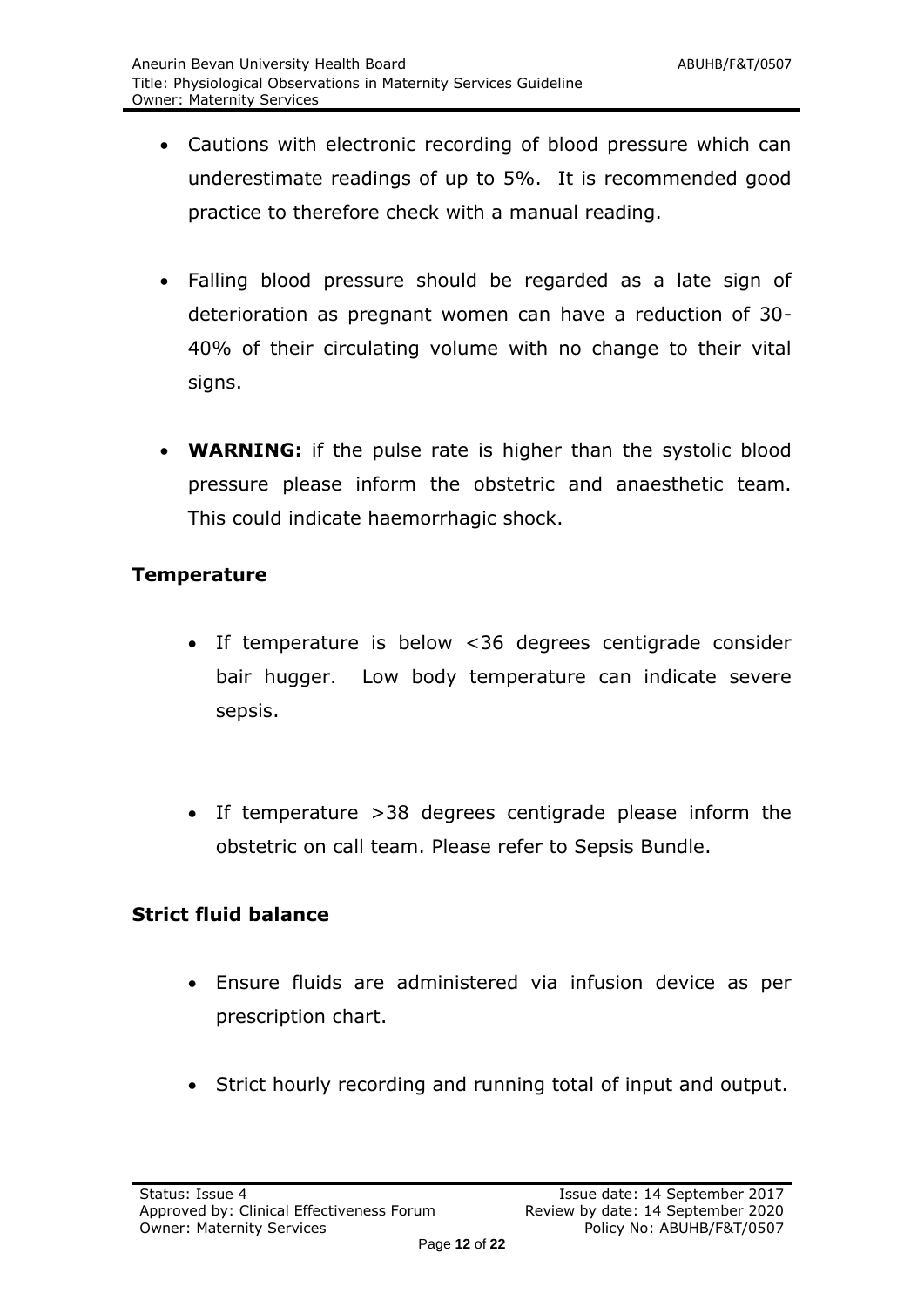### **5.5 Post partum** –

All women will have a full set of physiological observations (P, T, BP and RR) taken post birth regardless of the mode of birth. This should be undertaken within the first 30 minutes. Where there have been concerns about any observations during the antenatal or intrapartum period, these should be taken within the first 15 minutes and repeated at regular intervals as per the plan of care. Women should void within 6 hours of birth or removal of catheter. A full set of observations must be recorded as a minimum for the first 3 days following delivery (Day 1 will be day of delivery) either by hospital or community midwives. This should include pulse, blood pressure, temperature and respiratory rate. Observations will be recorded on a MEOWS chart within all settings (including community).

**5.6** Frequency of subsequent observations will be determined by the results of the initial observations.

**5.7** Compliance with recommended standards for observation will be monitored by a programme of audit.

#### **6. Documentation**

To be recorded on observation chart, and or maternity records of care pathways and postnatal record.

**6.1** All women should have temperature, pulse, respiration rate, blood pressure, recorded on admission or first assessment if home birth. The volume and time of the first void post birth should be documented.

**6.2** All antenatal and postnatal women should have a MEOWS score attributed to every set of observations.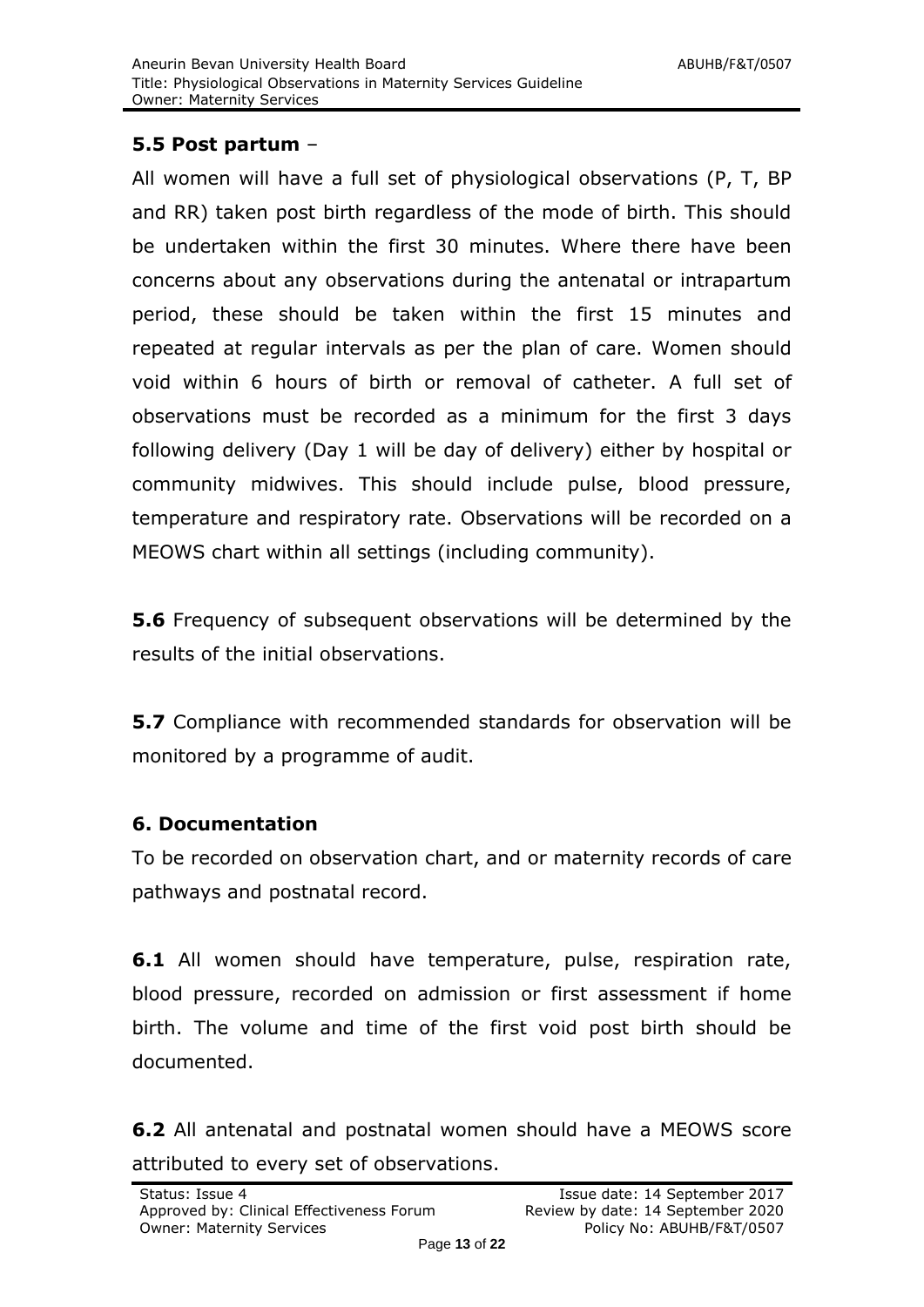**6.3** If possible the woman's normal observations should be noted for comparison, especially if they suffer from chronic illnesses.

**6.4** In hospital, all antenatal and postnatal women's observations should be recorded on the Maternity MEOWS chart. For women having a home birth, observations should be recorded in the maternity records.

**6.5** The high dependency chart should be used when the woman's condition warrants observations more frequently than hourly.

**6.6** Women must retain the same observation chart, especially when moving between wards and departments so that physiological trends can be seen.

**6.7** All women should have a set of observations recorded at least daily whilst in hospital. The frequency of observations can be altered

Abnormal ranges `are defined on the MEOWS chart (see Appendix 1). Referral should be made as defined below



If these trainees not available then contact anaesthetic senior registrar (RGH only). For

NHH bleep on call Anaesthetist on 026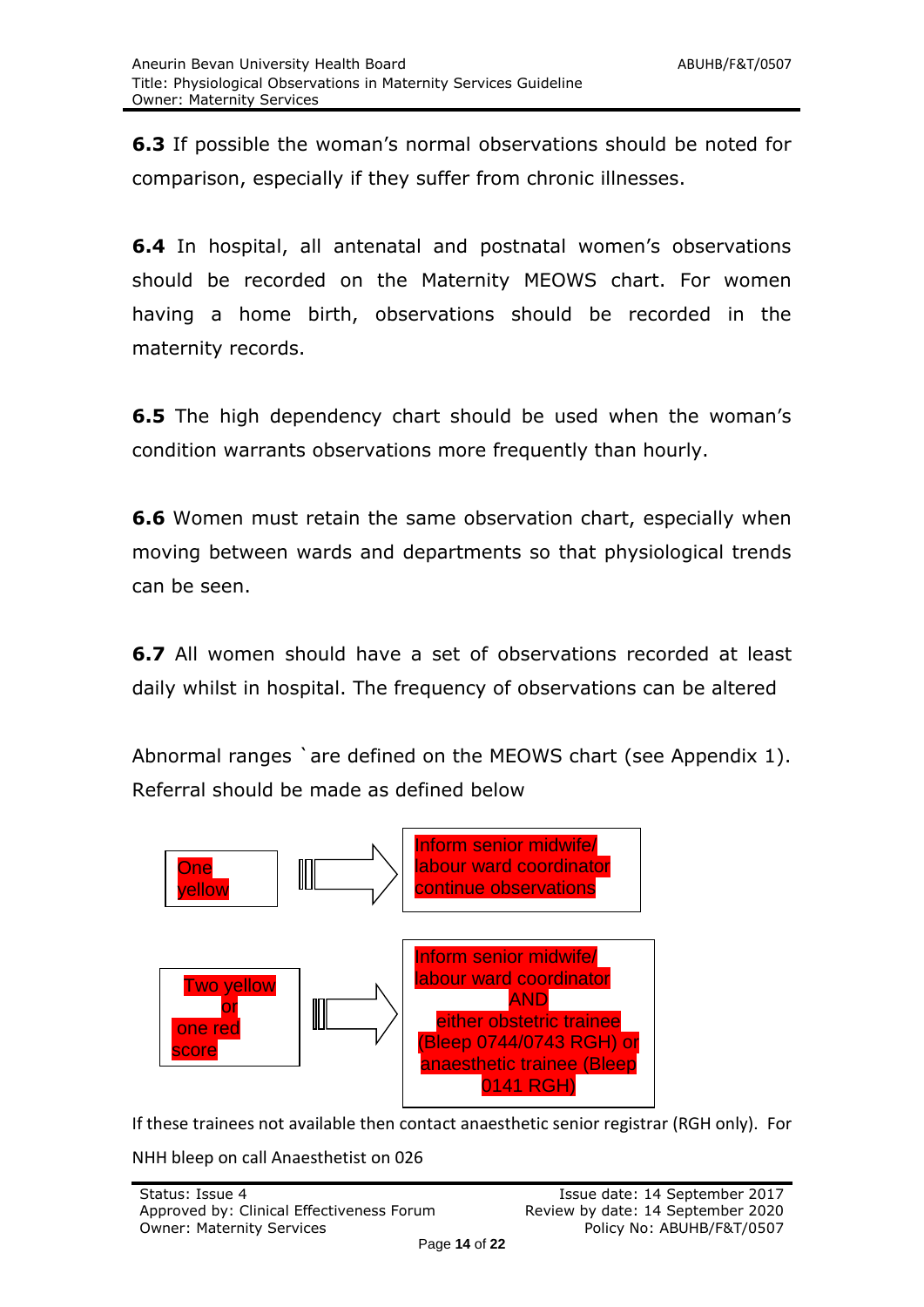## **Conscious level**

The conscious level should be assessed on all women and recorded using the **AVPU** scale.

- **A A**lert and conscious
- **V** Responds to **V**oice
- **P** Responds to **P**ain
- **U U**nresponsive

Alternatively use the **Glasgow Coma Score**

| Feature                   | Scale<br>Responses        | Score<br>Notation |
|---------------------------|---------------------------|-------------------|
| Eye opening               | Spontaneous               | 4                 |
|                           | To speech                 | з                 |
|                           | To pain                   | 2                 |
|                           | None                      |                   |
| Verbal response           | Orientated                | 5                 |
|                           | Confused conversation     | 4                 |
|                           | Words (inappropriate)     | з                 |
|                           | Sounds (incomprehensible) | 2                 |
|                           | None                      |                   |
| Best motor response       | Obey commands             | 6                 |
|                           | Localise pain             | 5                 |
|                           | Flexion - Normal          |                   |
|                           | - Abnormal                | з                 |
|                           | Extend                    | 2                 |
|                           | None                      |                   |
| <b>TOTAL COMA 'SCORE'</b> |                           | $3/15 - 15/15$    |

# Table 1: THE GLASGOW COMA SCALE AND SCORE

**6.8.2.** Deterioration in conscious level can be caused by many factors and a more comprehensive physical assessment should be undertaken by a competent practitioner.

**6.8.3**. A response only to pain or unresponsive, correlates to a GCS of < 8 and should be treated as a medical emergency.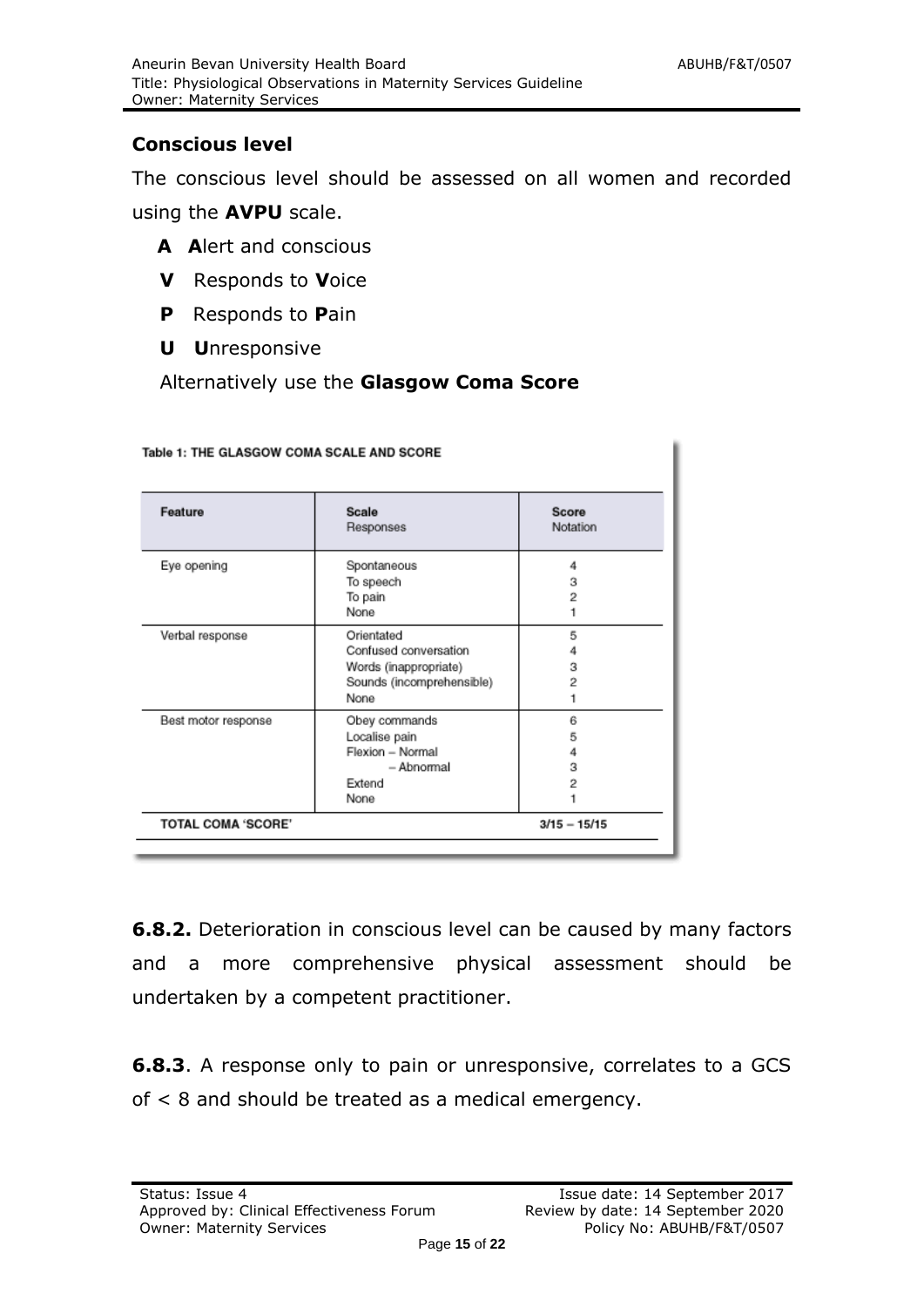**6.8.4.** Any deterioration in conscious level should be followed by a more in depth assessment of GCS, including pupil reaction to light and blood sugar measurement.

**6.8.5**. Pregnant women having seizures are a medical emergency and the on-call obstetrician and anaesthetist should be summoned immediately

# **6.9. Urine output**

**6.9.1.** The optimum urine output is 1ml/kg/hr. In a 70 kg adult this is equal to 70 mls/hr. The minimum desired urine output is 0.5 mls/kg/hr, which is equal to 35 mls/hr. Urine output is generally assessed over a two hour period.

**6.9.2.** In the majority of women urine output does not need to be routinely measured, but should be considered in the following instances;

- Women whose MEOWS score is worsening.
- Women with other abnormal signs such as a high fever.
- Women with other abnormal fluid losses such as vomiting, significant blood loss, drains or diarrhoea.
- Women with severe pre-eclampsia or fulminating eclampsia
- Women who have experienced excessive blood loss e.g. APH, PPH.

# <span id="page-15-0"></span>**7 Fluid charts**

**7.1** When a fluid chart is in use it should be fully filled in with both input and output fluid and quantity. Entries such as OTT (out to toilet) are inadequate.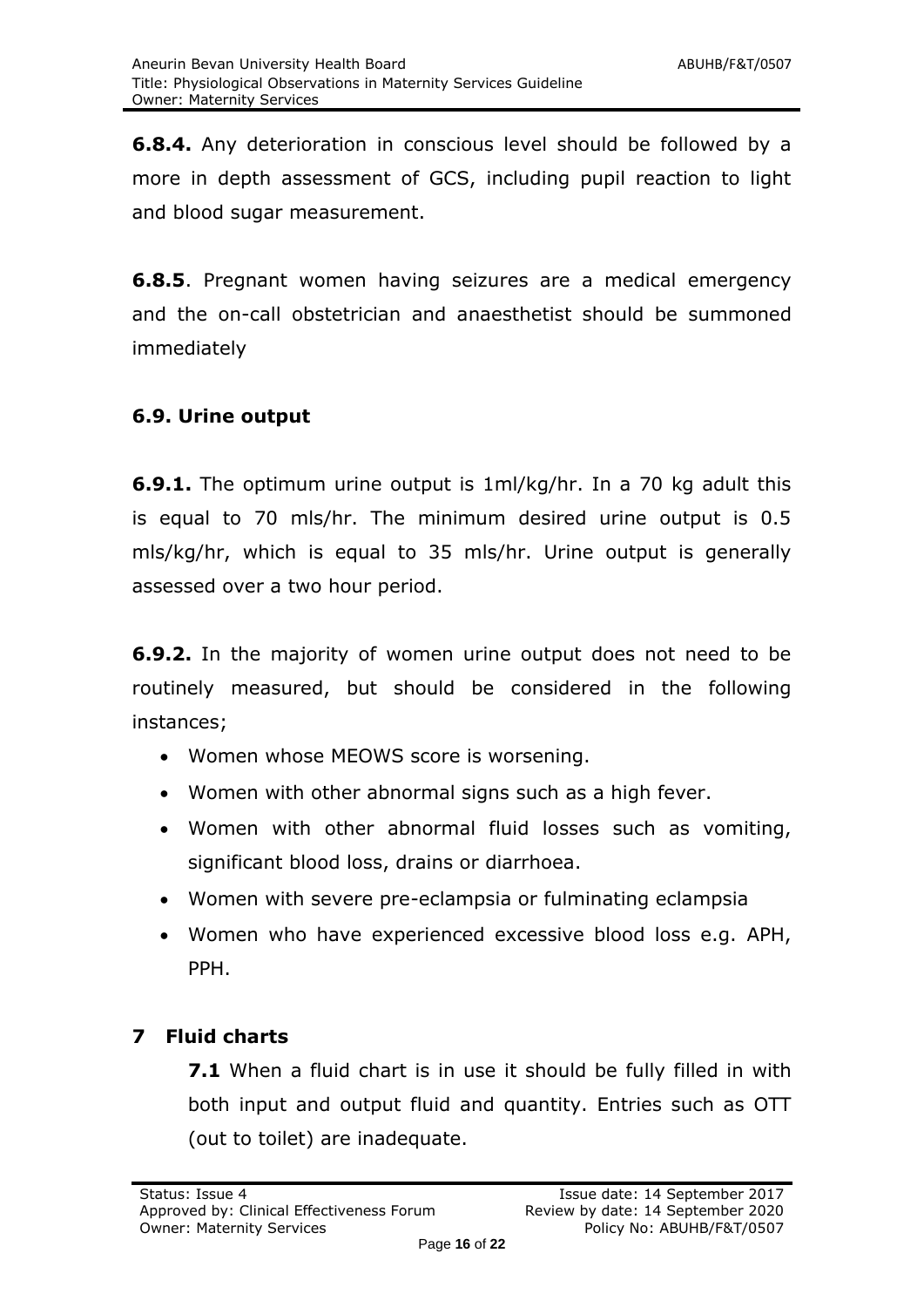**7.2** Women receiving IV fluid should have a fluid chart in progress.

**7.3** Insensible losses are not normally recorded, but should be accounted for in patients with fluid balance problems. Normal insensible loss is approximately 1L in 24 hours, but can greatly increase when a patient has a high temperature or rapid respiratory rate. (When fluid restriction is required the amount of fluid to be infused is calculated based on the previous hours urine volume plus 40 mls to cover insensible loss. The maximum amount of fluid given including medication should not exceed 100 mls).

# **8 Frequency of observations**

The frequency of observation recording will depend on the patients' condition and local ward practice. It is likely that the midwife in charge or the obstetrician or anaesthetist will request an increase in the frequency of observations if abnormal observations are detected

# **9 Assessing the Woman**

**9.1** Vital signs and MEOWS scoring will give an indication of the woman's condition. If the woman is deteriorating, a more comprehensive assessment is warranted.

**9.2** Help must be sought as soon as possible if any practitioner feels unable to adequately deal with the situation, or feels that the woman could deteriorate further.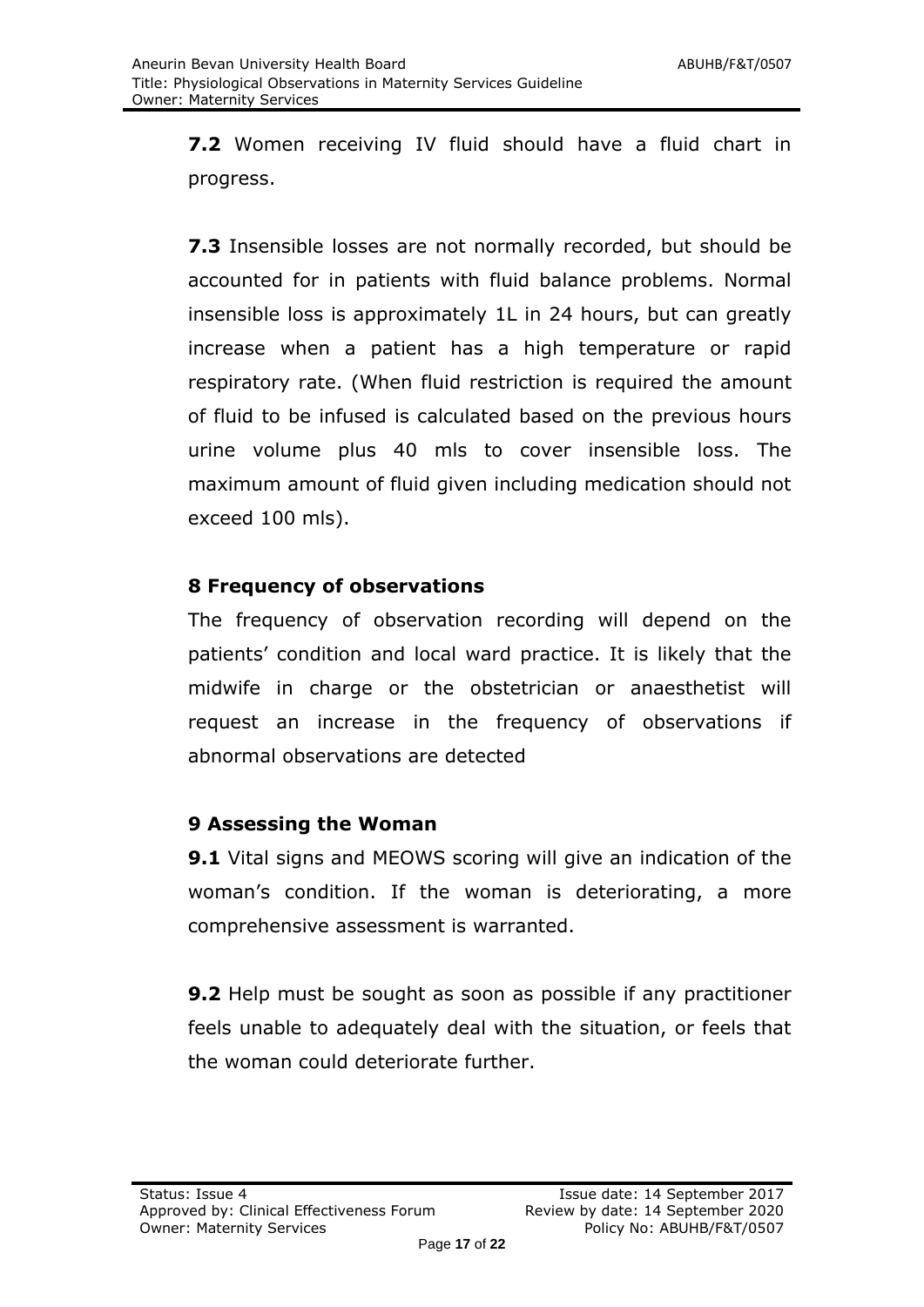# **10 Seeking help**

**10.1** Any concerns about the woman must be relayed to the clinician responsible for the care of the woman, and recorded in her notes.

**10.2** If the most immediate clinician is unavailable or delayed, then the next in line should be contacted.

**10.3** The following procedure is a quide to calling for help;

- Before bleeping a clinician, make sure you have all the information you need to hand.
- When bleeping a clinician, ensure someone is able to stay by the phone to received the call back.
- State who you are and where you are located.
- State the patients name, diagnosis and whether antenatal or postnatal.
- State the current problem, giving observation and assessment findings.
- Be clear about what you are expecting the clinician to do.
- A fast bleep can be put out and a specific clinician can be paged, but ….
- Do not hesitate to call the cardiac arrest team on 2222 if the patient has collapsed, the patient is rapidly deteriorating or you have any major concerns.

 $\bullet$ 

# **11Immediate measures**

**11.1** Simple early measures can often prevent further deterioration of the patient and avoid the need to admit to higher levels of care.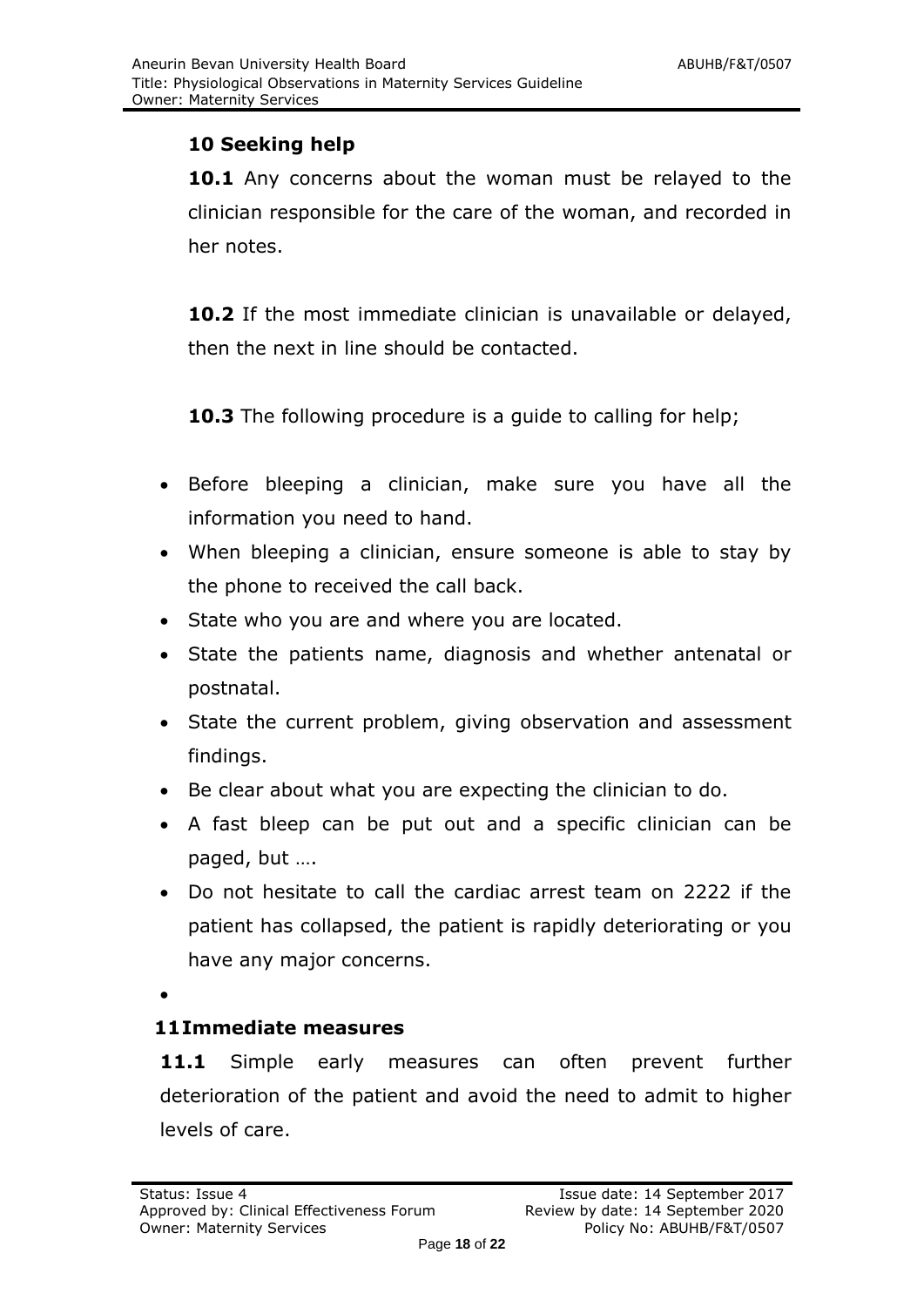**11.2** Interventions will depend on the patients' vital signs and initial assessment but include some of the following;

- Appropriate positioning of the patient
- Checking that the optimum amount of oxygen is being delivered
- Checking that vital medications have been given
- Checking that infusions are running and up to date

# **12If you are in any doubt about what to do, or your competency to do it call for help**

#### <span id="page-18-0"></span>**8 References**

1. Sabbe CP, Gemmel L, et al. Validation of a modified Early Warning Score in medical admissions.QJM 2001 Oct; 94 (10): 521-6

2. Saving Mothers' Lives 2003-2005. CEMACH Report.

3. NICE Caesarean Section 2011

#### **12 Training**

#### **12 .1 Staff training and support**

There are a number of resources that can be used to support ward staff in obtaining the skills, knowledge and expertise in the physiological assessment of women, MEOWS scoring and initial hand management of high dependency women.

Clinical experts (for example anaesthetists, obstetricians).

Annual mandatory training programmes for midwives.

Acute Life-Threatening Events Recognition and treatment (ALERT) Course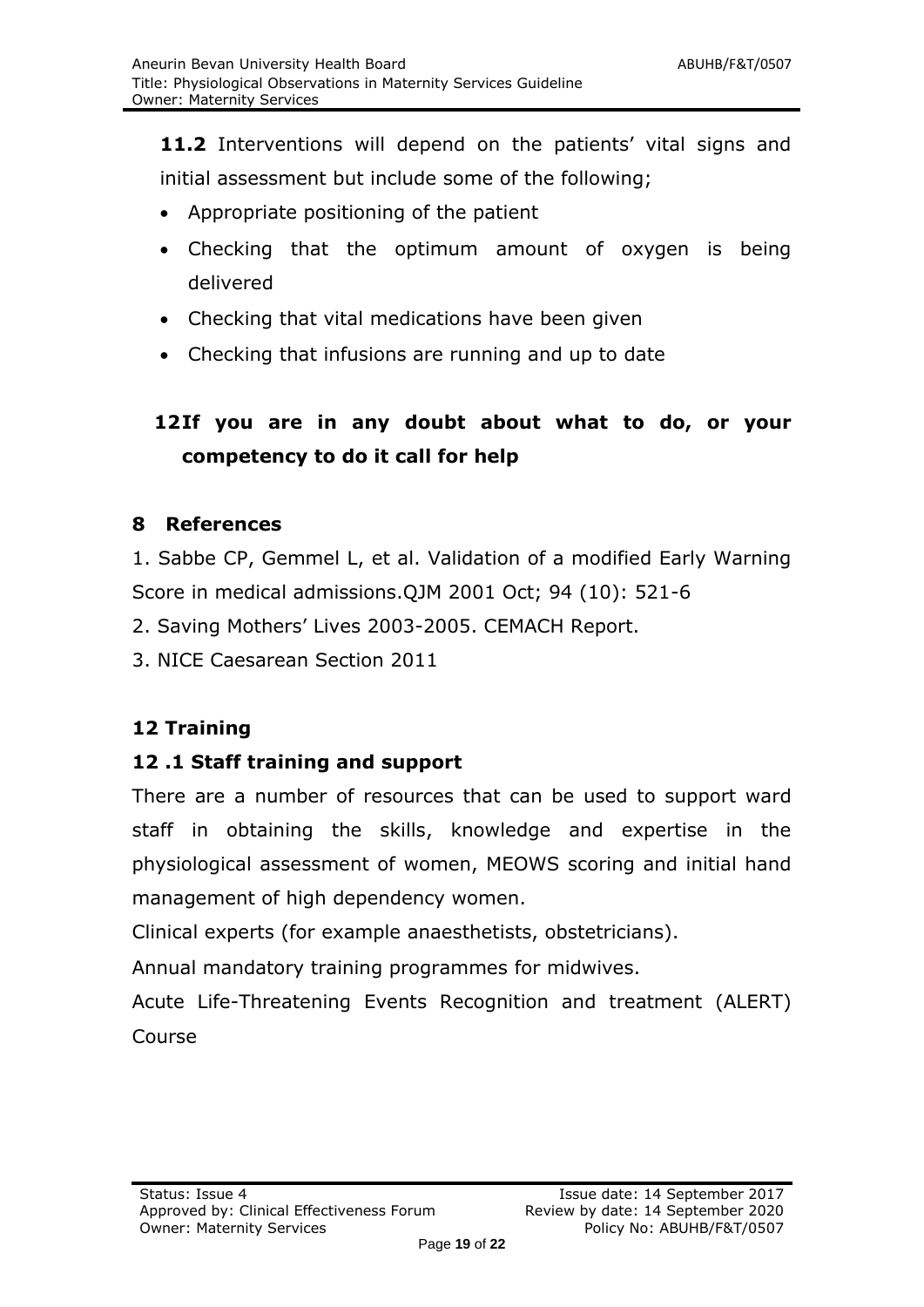# **13. Implementation**

This guideline will be cascaded by midwifery management and obstetric teams and complimented by training in the Mandatory study days

# **14. Further Information Clinical Documents**

ABUHB Labour Ward Guidelines - 2015 NICE Intrapartum Care - 2015

# **15. Audit**

This guideline will be audited via the local risk management incident processes.

# **16. Review**

The guideline will be reviewed in 3 years unless legislation requires Appendix 1 MEOWs Chart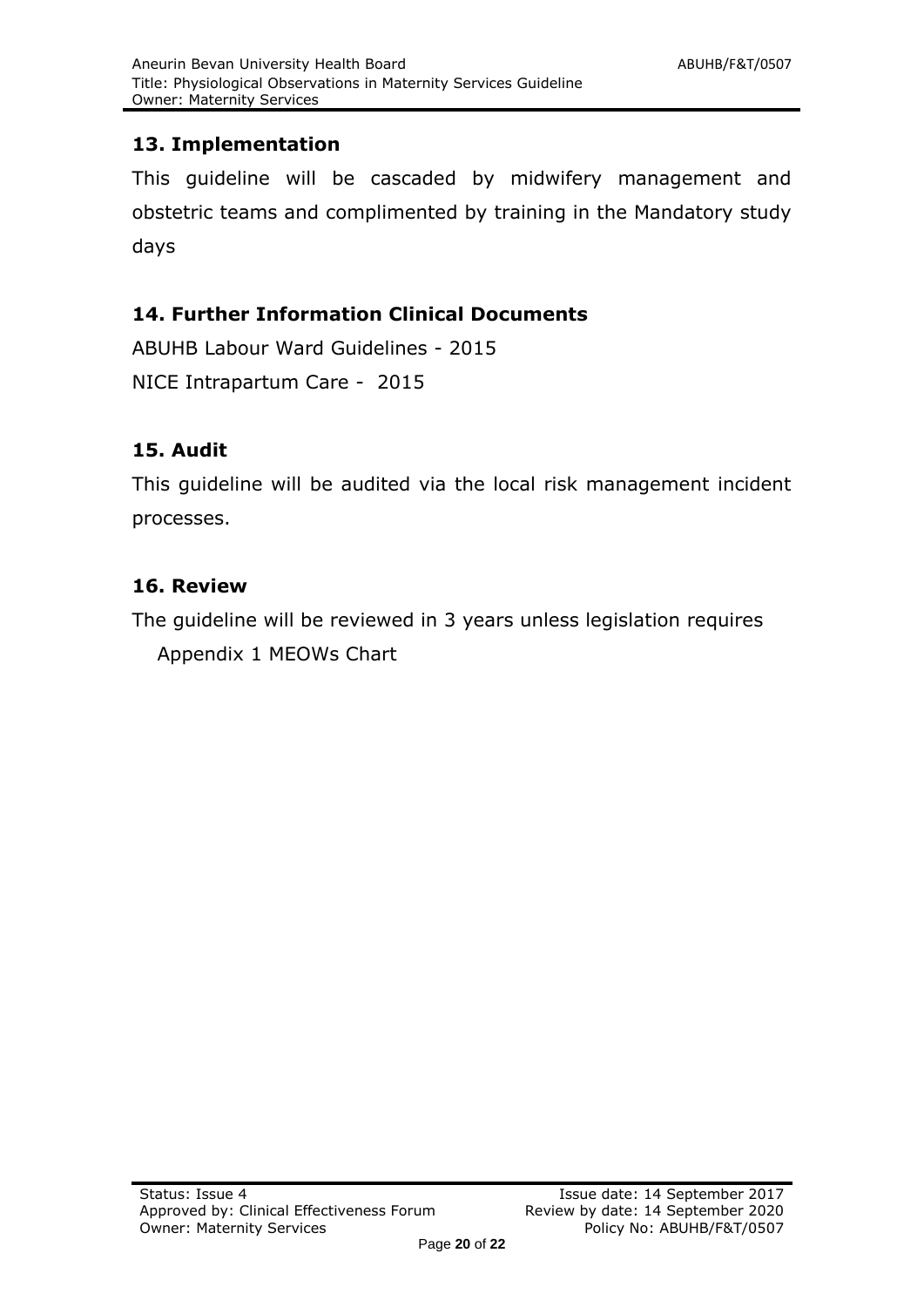

#### **OBSTETRIC EARLY WARNING CHART**